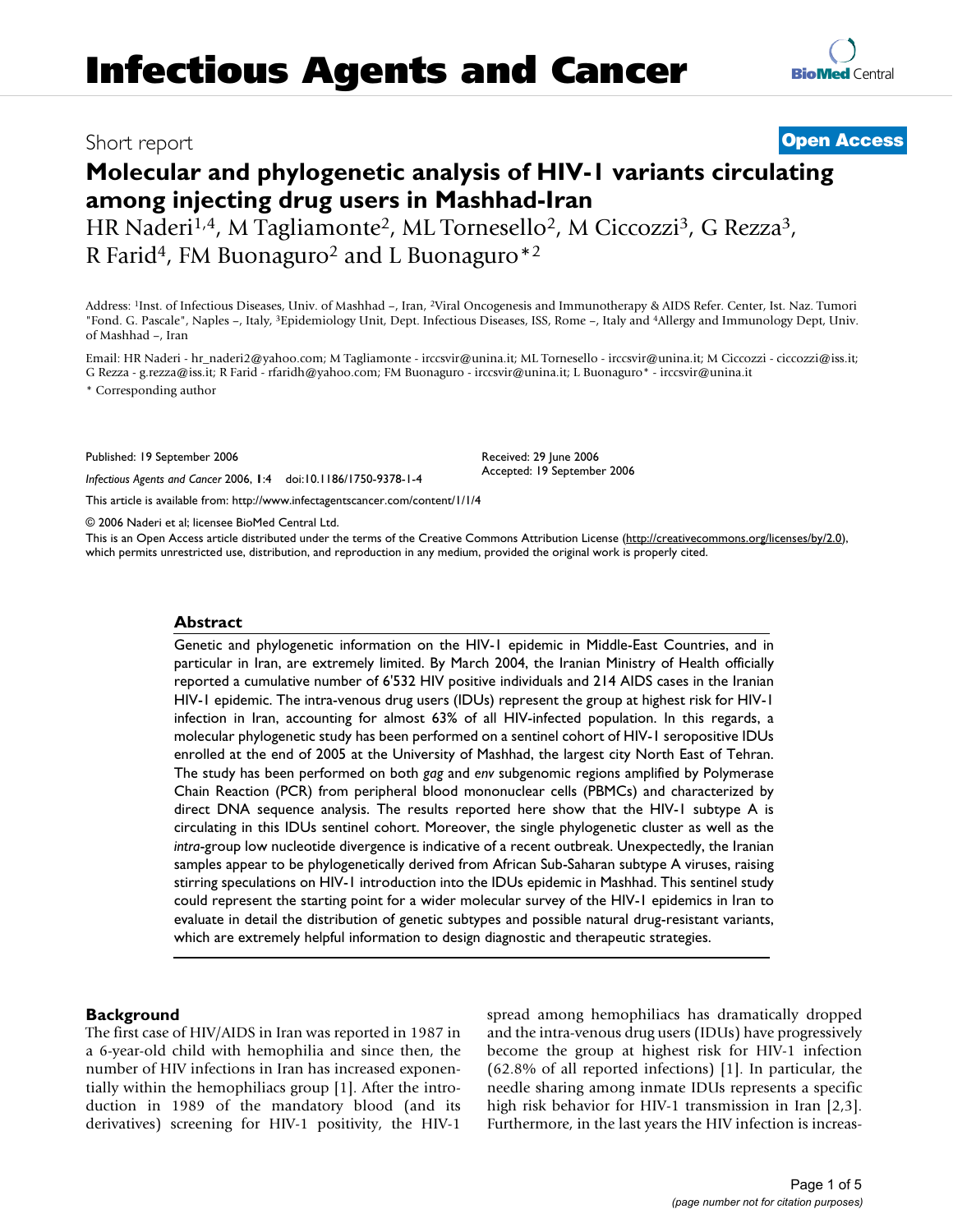ingly spread in the Iranian population through sexual route (7.3% of all reported cases), although a considerable number of infections (26.1%) are reported to be transmitted through unknown routes [4]. By March 2004, the Iranian Ministry of Health officially reported a cumulative number of 6'532 HIV positive individuals and 214 AIDS cases [5,6]. However, the latest report from UNAIDS estimates a number of HIV/AIDS cases in Iran which could be as much as four times higher than those officially registered [7].

Limited data are available on HIV-1 subtype distribution in the Middle East region where the B and C subtypes are prevalent, with the exception of Lebanon where the A subtype is predominant [8]. Molecular epidemiology studies are extremely important to know the HIV-1 subtype distribution in a specific population/region which may significantly influence the diagnostic and therapeutic strategies. In fact, a correlation between HIV-1 genetic subtypes and natural resistance to antiretroviral drugs, as well as efficiency of diagnostic serological and molecular tests, has been observed [9-12]. Moreover, the degree of cross-protection induced by vaccines, based on subtypes not predominant in the target population, is still a debated matter [13].

In this regards, a molecular phylogenetic study has been performed on a sentinel cohort of Iranian HIV-1 seropositive IDUs enrolled at the end of 2005 at the University of Mashhad, the largest city northeast of Tehran. Blood samples were obtained from 12 HIV-1 positive patients attending the Department of Infectious Diseases, Imam Reza General Hospital where the HIV-1 infection was diagnosed by immunological methods (ELISA, Western blot) and the CD4+ T-cell population counted. At the enrollment, all of them declared to live in Mashhad and to be IDUs, except one patient who reported a homosexual behavior. Some of them have spent few years in prison, representing an IDU specific high risk group within the Iranian HIV-1 epidemic [2,3]. The full designation of samples, according to WHO-proposed nomenclature, is MSH05.00XE or MSH05.00XG, where 05 stands for the year of study and E (or G) stands for *env* (or *gag*). For the sake of simplicity, however, in this paper the samples have been indicated only with the isolate's number (e.g., 001) (Table 1).

DNA was extracted at the Imam Reza General Hospital from 5 × 106 peripheral blood mononuclear cells (PBMCs) by the QIAamp DNA blood kit (Qiagen, Alameda, CA – USA), according to the manufacturer's instructions. The quality of target DNA was verified by PCR amplification of p53 housekeeping cellular gene as routinely performed at the INT in Naples, prior to viral genes amplification [14,15].

The hypervariable C2-V5 region of the HIV-1 *env* gene (667 bp) and the fragment spanning the p24 and p7 region of the *gag* gene (460 bp) have been amplified from approximately 1 μg of purified DNA (corresponding to  $1.5 \times 10^5$  cells) by nested PCR, as previously described [14,15]. The DNA nucleotide sequence analysis has been performed on uncloned PCR products to identify the prevalent viral quasispecie. Nucleotide sequences (appr. 300 nucleotides) were aligned using CLUSTAL W [16], with minor manual adjustments, and pairwise compared to HIV-1 reference standards of different subtypes available through the Los Alamos Database [17]. Sites with gaps in any of the sequences, as well as areas of uncertain alignment, were excluded from all sequence comparisons. Phylogenetic trees were constructed with the neighbor joining method [18] and the Tree View software application was used to draw dendrograms. Genetic distances were calculated with Kimura's two-parameter method [19].

|  |  |  |  | Table 1: Epidemiological and Clinical Characteristics of Mashhad samples. |
|--|--|--|--|---------------------------------------------------------------------------|
|--|--|--|--|---------------------------------------------------------------------------|

| <b>Sample</b>     | <b>Risk exposure</b> | <b>Status</b> | $CD4^+$ (cells/ $\mu$ l) | <b>ARV</b> | PCR gag | <b>PCR</b> env |
|-------------------|----------------------|---------------|--------------------------|------------|---------|----------------|
| <b>MSH01</b>      | <b>IDU</b>           | Alive         | 428                      | Yes        | Pos     | Neg            |
| MSH <sub>02</sub> | IDU                  | Alive         | 444                      | No         | Pos     | Pos            |
| MSH <sub>03</sub> | IDU                  | Alive         | Ш                        | No         | Pos     | Pos            |
| MSH <sub>04</sub> | <b>IDU</b>           | Alive         | 191                      | No         | Pos     | Pos            |
| MSH <sub>05</sub> | Homo                 | Dead          | n.a.                     | No.        | Neg     | Pos            |
| MSH <sub>06</sub> | <b>IDU</b>           | Alive         | 400                      | No         | Pos     | Pos            |
| MSH <sub>07</sub> | IDU                  | Alive         | 450                      | Yes        | Pos     | Pos            |
| MSH08             | IDU                  | Alive         | 408                      | No         | Pos     | Pos            |
| MSH <sub>09</sub> | IDU                  | Alive         | 446                      | No         | Pos     | Neg            |
| <b>MSHI0</b>      | IDU                  | Dead          | n.a.                     | No         | Pos     | Pos            |
| <b>MSHII</b>      | <b>IDU</b>           | Alive         | 133                      | Yes        | Pos     | Neg            |
| MSH <sub>12</sub> | <b>IDU</b>           | Alive         | 129                      | No         | Pos     | Pos            |

n.a, not available;

homo, homosexual;

IDU, injecting drug user.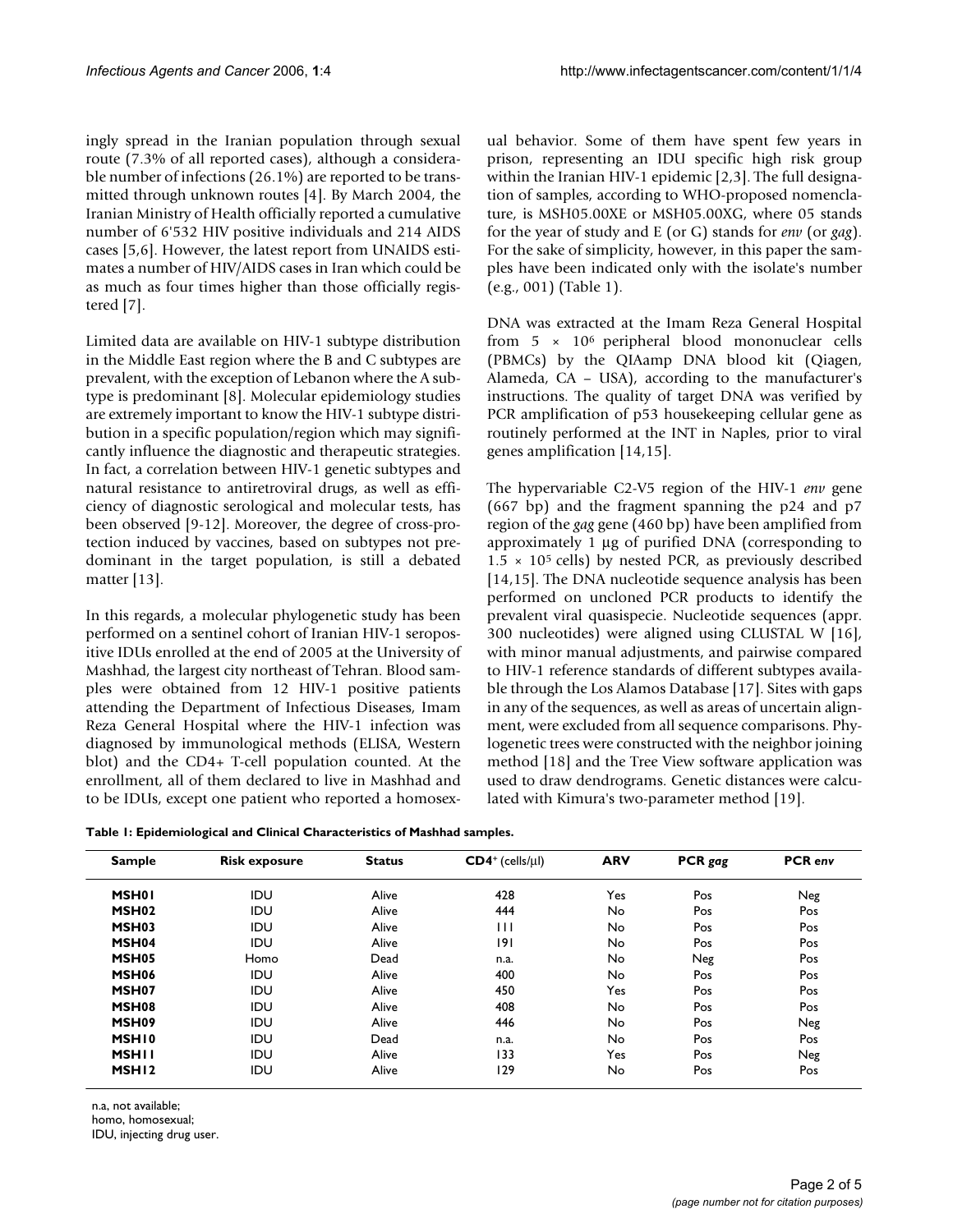All Mashhad samples were positive for the highly conserved p24 *gag* subgenomic region, with the exception of the 005 sample; on the contrary, only 7 out of 12 samples (58.3%) were positive for the C2-V5 *env* subgenomic region. An alternative primer pair (ED5-ED12) in the first amplification round and less stringent annealing conditions (45°C vs 55°C) yielded the amplification of the *env* subgenomic region from 2 additional samples, from the 5 previously negative ones (Table 1). The negative amplification results in *gag* (MSH05) or *env* (MSH01, 09, 11) subgenomic regions could be explained by a significant number of nucleotide substitutions or deletions in the primers' target sequence, resulting in an inefficient primer-to-target annealing.

The HIV-1 samples identified in Mashhad were analyzed by phylogenetic analysis performed on both *gag* and *env* subgenomic regions (approx. 300 bp), which have been repeatedly shown to be informative for an accurate subtype classification [14,15]. All Mashhad HIV-1 samples phylogenetically cluster with reference sequences of A subtype in *gag* as well as *env* subgenomic regions, showing no close phylogenetic relations with reference sequences of neither A sub-subtypes (A2, A3, A4) nor A-based circulating recombinant forms (Fig. 1A and 1B). Considering that most of the CRFs show a discordant phylogenetic classification in the *gag* and *env* subgenomic regions [20], the consistent clustering in the A subtype observed in the present study suggests the absence of intra-genomic recombination events which, however, need to be confirmed by near full-length sequence analyses. The Mashhad samples group in a single cluster indicating a strong phylogenetic correlation and a recent introduction of the HIV-1 infection in this community with a limited genetic



# **Figure 1**

**Phylogenetic trees based on HIV-1 p24 gag (A) and C2-V3 env (B) regions**. Nucleotide sequences of Mashhad isolates are compared with HIV-1 reference strains of subtypes A - J of Group M. Trees have been constructed by the neighborjoining method on 300 unambiguously aligned positions; the reliability has been estimated from 1'000 bootstrap replicates and values above 65% are indicated. The Mashhad sequences are indicated in bold characters.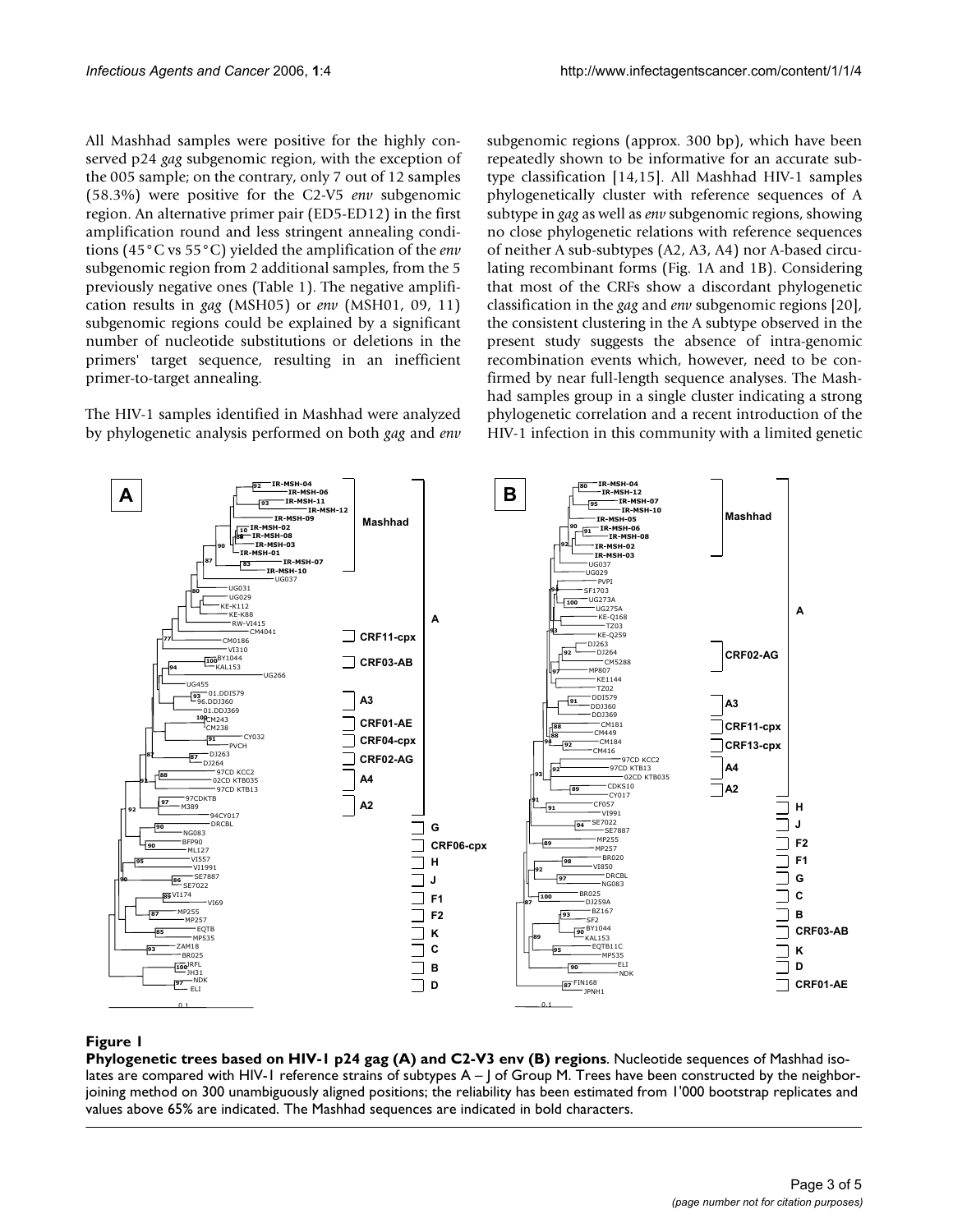evolution of the circulating virus. This observation is further confirmed by the overall low nucleotide divergence in *env* (10.8%, ± 2.39%) and *gag* (3.56%, ± 1.52%) subgenomic regions of virus samples identified in the present cohort study. In particular, within the Mashhad cluster, a single variant pair (007 – 010) is observed in both *gag* and *env* phylogenetic trees. The genetic relationship between these two viral variants is further supported by the extremely limited nucleotide divergence (10.1% in *env* and 2.16% in *gag*), which strongly suggest a possible interpersonal direct transmission of the HIV-1 virus, although this is not confirmed by anamnestic data.

In order to identify the possible geographic origin of the founder virus of HIV-1 epidemic in Mashhad, a phylogenetic analysis was performed including a larger number of A-subtype reference sequences from Sub-Saharan African Countries along with sequences from Eastern European and Middle-East Countries. Unexpectedly, the Mashhad cluster is closely related to the African Sub-Saharan viruses, with any phylogenetic correlation to the Eastern European and Middle-East variants. In particular, the Ugandan UG037 isolate is strongly correlated to the founder of the epidemic (Fig. 2A and 2B). This is further supported by the 100% homology in the amino acid composition of the V3 Loop tip between the consensus of Mashhad and sub-Saharan sequences (GPGQAFYAT), while the East European consensus sequence shows an Ato-T amino acid substitution (GPGQ**T**FYAT) [21].

These findings, although obtained in a small number of samples and, for each sample, on limited sub-genomic

![](_page_3_Figure_6.jpeg)

# Phylogenetic trees based on HIV-1 p24 gag (A) and C2-V3 env (B dle-East Countries **Figure 2** ) regions including sequences from Eastern European and Mid-

**Phylogenetic trees based on HIV-1 p24 gag (A) and C2-V3 env (B) regions including sequences from Eastern European and Middle-East Countries**. Nucleotide sequences of Mashhad isolates are compared with HIV-1 reference strains of Group M subtypes including a larger number of A-subtype reference sequences from Sub-Saharan African Countries along with sequences from Eastern European and Middle-East Countries. Trees have been constructed as in Fig. 1. The Mashhad sequences are indicated in bold characters. Sequence groups from different geographical regions are indicated.